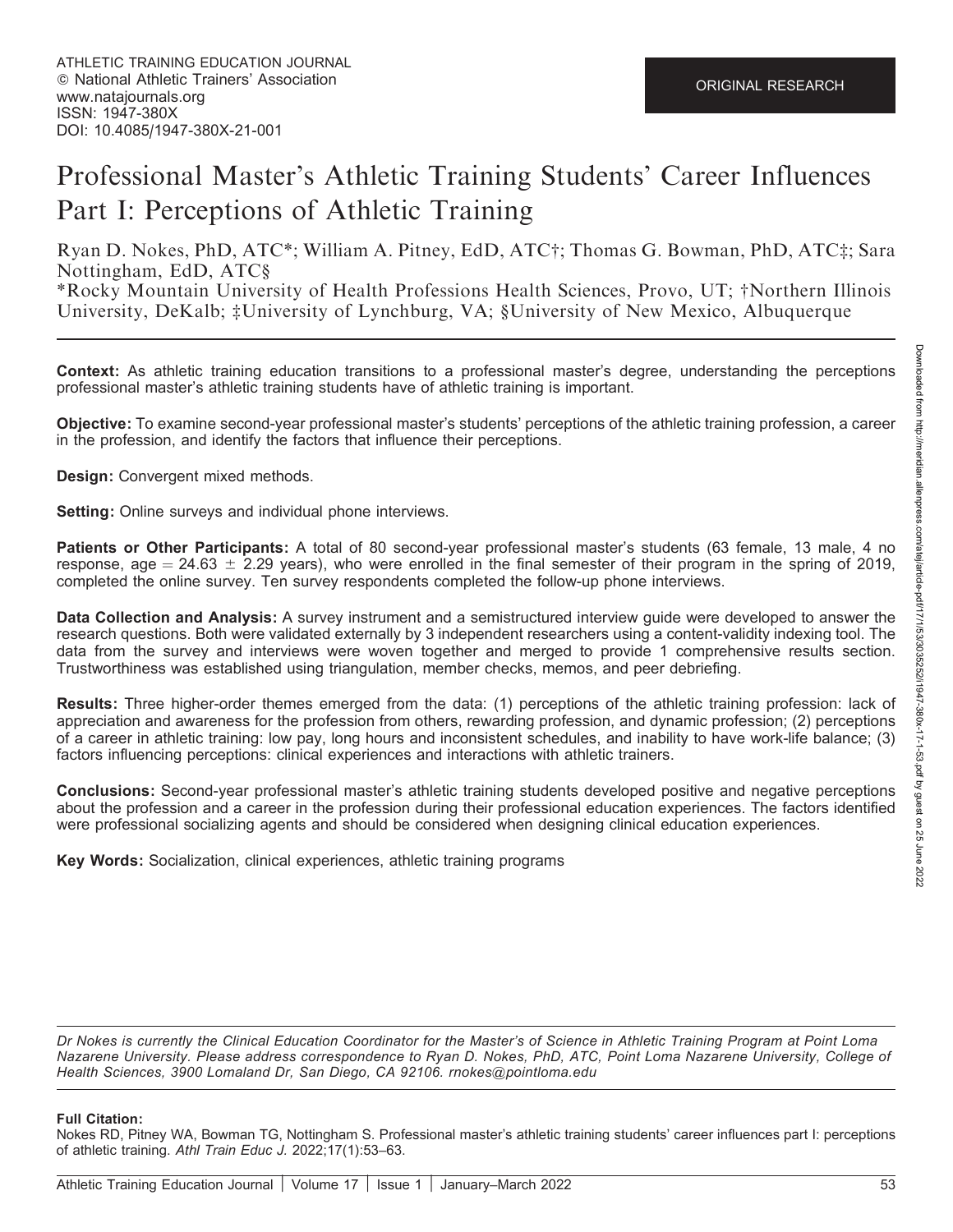## Professional Master's Athletic Training Students' Career Influences Part I: Perceptions of Athletic Training

Ryan D. Nokes, PhD, ATC; William A. Pitney, EdD, ATC; Thomas G. Bowman, PhD, ATC; Sara Nottingham, EdD, ATC

## KEY POINTS

- Second-year professional master's athletic training students have positive perceptions of the athletic training profession but negative perceptions of a career in athletic training.
- Students' perceptions were influenced by their clinical experiences and their interactions with athletic trainers.
- The anticipatory socialization process plays a vital role in the development of perceptions of the athletic training profession and a career in the profession.

#### **INTRODUCTION**

Professional socialization can be defined as the process in which an individual learns the knowledge and skills required to function in the profession he or she intends to enter.<sup>1–4</sup> Though professional socialization is a continuous process, it can be separated into 3 phases: (1) recruitment, (2) professional preparation, and  $(3)$  organizational socialization.<sup>5</sup> The first 2 phases are most commonly referred to as the anticipatory phase, where an individual undergoes professional education or formal training required in his or her prospective field.3–5 During the anticipatory phase, the individual learns about the roles, responsibilities, and values of the field he or she intends to enter.4,6 Organizational socialization occurs after the individual has entered his or her respective career field and is facilitated through various formal and informal interactions and educational experiences. It most commonly occurs during day-to-day activities where the individual learns about his or her roles and responsibilities in his or her respective setting. $3-6$ 

In athletic training education research, professional socialization is commonly used as a theoretical framework to understand how an athletic training student develops into his or her professional role.<sup>6</sup> More specifically, the anticipatory phase of professional socialization is used to identify the effects that formal educational experiences have on an athletic training student's ability to socialize into the profession adequately. There is evidence $6-10$  to suggest these experiences play a critical role in the development of positive and negative perceptions of the athletic training profession and ultimately influence a student's career decisions after graduation.

Relating to athletic training students' perceptions of the athletic training profession, previous researchers $6-10$  have primarily focused on professional bachelor's athletic training students. Benes and Mazerolle<sup>7</sup> found that athletic training students believe the profession is dynamic, and there is an optimistic future for the profession. However, these students also felt that the profession was burdened with long hours and inconsistent schedules, low salary, the potential for family conflicts, and a general lack of understanding of the profession. Mazerolle et al<sup>9</sup> found similar results when examining the postgraduation decisions of senior athletic

training students. Reasons to persist in athletic training included marketability and the potential for growth within the profession. Reasons to leave the profession included lack of respect, inadequate compensation, a significant time commitment, and the use of the profession as a stepping stone to progress to other health care professions.<sup>9</sup>

Authors of multiple studies $6-10$  have investigated the influential factors that contributed to the development of the perceptions listed above. Preceptor and faculty support or mentorship is widely considered to be one of the most significant influential factors contributing to positive perceptions of the profession and persistence in athletic training after  $gradient$ <sub>0.</sub><sup> $\delta$ -10</sup> Robust clinical experiences that incorporate a variety of settings are believed to be another contributing factor to the development of positive and negative perceptions of the profession and can influence a student's preparedness to enter the workforce.<sup>6–10</sup> Benes and Mazerolle<sup>7</sup> found that the individuals athletic training students encountered during their clinical rotations exposed them to the positives and negatives of the profession and were foundational to the development of their perceptions of athletic training.

Athletic training students' perceptions of the athletic training profession and a career in the profession can contribute to their postgraduation plans and their decision to persist in an athletic training career.<sup>6–10</sup> Though there is a substantial amount of research on the perceptions of professional bachelor's athletic training students, little research exists on the perceptions of professional master's athletic training students. Understanding the perceptions of those who are preparing to graduate from a professional master's athletic training program (ATP) is important, as athletic training education completes its transition to a professional master's degree in  $2022$ .<sup>11</sup>

As the programmatic and clinical requirements often differ from a professional bachelor's program to a professional master's program, the way students socialize into the profession through didactic and clinical experiences may differ from their professional bachelor's counterparts. This socialization may have a profound effect on their perceptions of the profession, a career in the profession, and ultimately their career decisions after graduation. Therefore, the purpose of this study was to examine second-year professional master's students' perceptions of the athletic training profession, a career in the profession, and identify the factors that influence their perceptions.

## METHODS

In this research study, we present the first part of a broader investigation, in which we examine the influential factors contributing to second-year professional master's athletic training students' perceptions of careers in athletic training and their career intentions after graduation. Due to the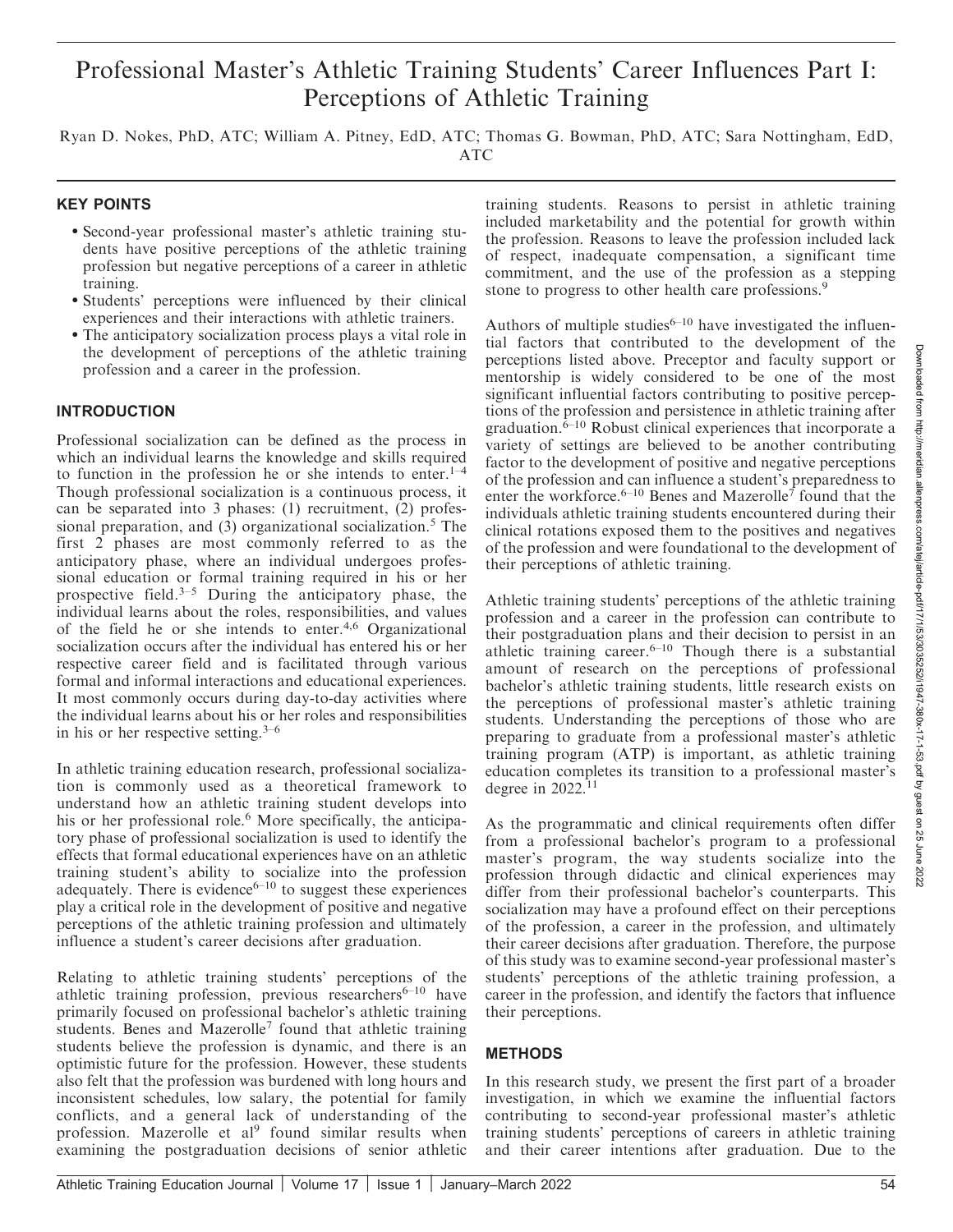

volume of the data collected, the complete findings of this study are presented in 2 parts (Part I and Part II).

## Research Design

In this study, we used a convergent mixed methods research design (Figure 1).<sup>12,13</sup> The researchers collected the quantitative and qualitative data simultaneously, and the qualitative component had higher priority  $(QUAL + quan)$ . The findings from each approach were merged to provide a complete understanding of the perceptions second-year professional master's athletic training students have toward athletic training and the factors that influence these perceptions.<sup>12,13</sup> We chose this research design to triangulate the data and cross-validate the findings. Additionally, this design allowed us to offset the limitations that exist with each research design alone.<sup>12,13</sup> This study was approved by an institutional review board before the start of data collection. Survey respondents and interview participants gave informed consent to participate in this study.

## **Participants**

A total of 109 second-year professional master's athletic training students accessed the online survey. One individual declined to participate in the study, 2 individuals did not meet the inclusion criteria, and 26 individuals did not achieve a 100% clickthrough rate on the survey. Therefore, 80 surveys (63 female, 13 male, 4 no response, age  $= 24.63 \pm 2.29$  years) were used for data analysis. Additional demographic data can be viewed in Table 1. We included participants if they were in the final semester of a Commission on Accreditation of Athletic Training Education (CAATE)-accredited professional master's ATP at the start of data collection in April 2019. Ten participants (8 female, 2 male) from the initial survey respondents elected to participate in follow-up phone interviews. We achieved data saturation after 10 interviews.

## **Recruitment**

The recruitment plan for this study was threefold: (1) email recruitment via program directors, (2) email recruitment via the Board of Certification (BOC), and (3) self-identification of interest to participate in follow-up phone interviews. We developed the first phase of participant recruitment using a modified version of the combined work of Bowman et al<sup>14</sup> and Ostrowski et al,<sup>15</sup> where participants were recruited via email. First, we identified program directors of CAATE-accredited

## Figure 1. Convergent mixed methods design. Table 1. Survey Respondent Demographic Data

| <b>NATA District</b> | No. (%)      |
|----------------------|--------------|
| District 4           | 18 (22.5)    |
| District 9           | 12(15)       |
| District 3           | 11(13.8)     |
| District 10          | 8(10)        |
| District 6           | 8(10)        |
| District 2           | (8.8)<br>7.  |
| District 8           | 7(8.8)       |
| District 5           | 5(6.3)       |
| District 1           | 2(2.5)       |
| District 7           | 2(2.5)       |
| Total                | (100)<br>80. |

Abbreviation: NATA, National Athletic Trainers' Association.

professional master's ATPs using the CAATE directory that is publicly available on the Website. Then a recruitment email was sent to 102 program directors whose professional master's ATPs were listed as ''in good standing'' in the CAATE directory. The recruitment email described the purpose of the study, the specific aims, the study participants, and a link to an online survey. We instructed program directors to distribute the recruitment email to students who met the inclusion criteria. We sent 2 follow-up emails to program directors 1 week and 2 weeks after the initial email asking them to resend the recruitment email to their students who met the inclusion criteria.

The second phase of participant recruitment included multiple email blasts via the BOC to second-year professional master's athletic training students who were enrolled in the final semester of their program at the start of data collection in April 2019 and had signed up to take the BOC exam during the March–April 2019 or May–June 2019 testing windows. This email described the purpose of the study, its specific aims, the inclusion criteria, and a link to the online survey. The BOC sent our email blast a total of 3 times over 3 weeks to all individuals who met the inclusion criteria. To control for duplicate responses from recruitment methods, we examined the dataset for duplicate Internet Protocol addresses and found none.

The final phase of participant recruitment was self-identification of interest in participating in the follow-up phone interviews. We asked participants at the end of the survey if they would like to participate in a follow-up phone interview. Those who were interested submitted a separate contact information form so we could contact them to schedule a phone interview. The contact information form was not tied to their survey results.

## Data Collection Procedures

**Survey Instrument.** We created a survey to answer the research questions of the more extensive study. We developed the survey using the specific aims of the study and previous literature relating to our research questions.  $6-10,16-18$  The survey consisted of 22 questions, including multiple-choice, select all that apply, and open-ended or short-answer responses. We also asked questions relating to basic demographic data, including age, gender, and geographic location.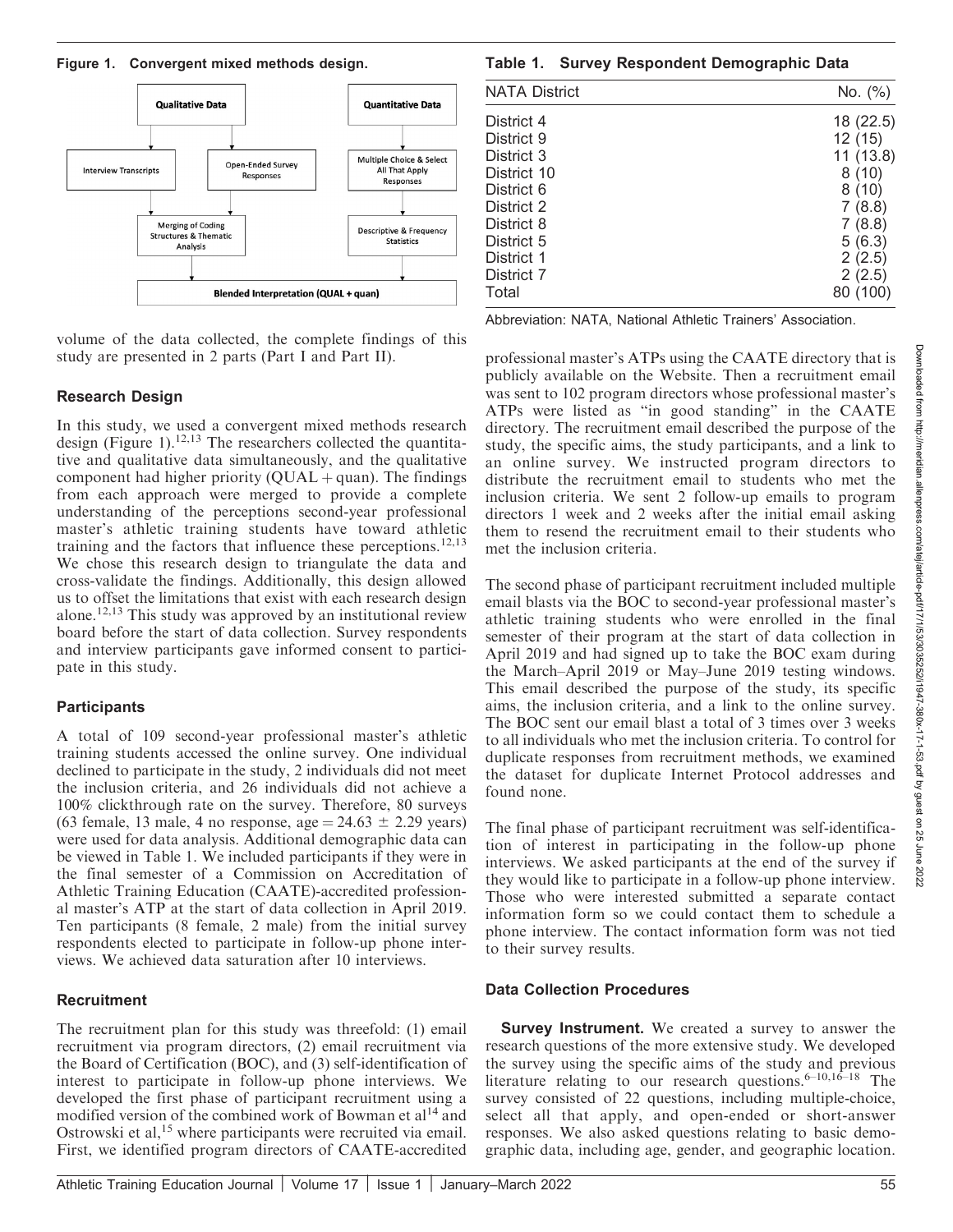The survey was administered using Qualtrics software (version July 2019; Qualtrics).

We validated the survey using a content validity index (CVI) tool as described by Lynn.<sup>19</sup> The survey was sent to a panel of 3 content experts. We selected content experts based on their contribution to previous research in athletic training education and expertise in survey research. The panel of content experts rated each question based on clarity and relevance using a scale of 1 to 4 (1 = *not clear or relevant*, 2 = somewhat clear or relevant,  $3 =$  quite clear or relevant,  $4 =$ highly clear or relevant).<sup>20</sup> For the survey to be deemed valid, each question must have had a mean rating of greater than or less than 3 for clarity and relevance.<sup>20,21</sup> Questions were revised if they had a mean score less than 3 for clarity or relevance. We sent our revised questions back to the content experts until they met the threshold to be considered valid. Our survey instrument had an overall CVI score of 0.98 (3.92  $\pm$  0.16) for relevance and an overall CVI score of 0.91 (3.64  $\pm$  0.32) for clarity.

Interview Guide. Like the survey instrument, we created a semistructured interview guide to answer the research questions of the larger study. We developed questions and their respective subquestions and probes using the specific aims of the study and previous research relating to our research questions.<sup>6–10,16–18</sup> The interview guide consisted of 13 open-ended questions. Additionally, we used a series of subquestions and probing questions to gather additional information from the participants. The interviews were conducted by 1 researcher (R.D.N.) and were audio-recorded using the NoNotes mobile application. Each interview lasted approximately 40 minutes. We chose to have the interviews transcribed by a third-party service (NoNotes) to reduce any potential biases.

We chose to validate the interview guide using the same CVI method<sup>19</sup> and tool as the survey. We used 3 new content experts who had experience in athletic training education research and qualitative research design. Our interview guide had an overall CVI score of 0.91 (3.66  $\pm$  0.33) for relevance and an overall CVI score of 0.83 (3.32  $\pm$  0.34) for clarity.

We piloted the interview guide with 2 students to ensure each question's clarity and relevance. We used convenience sampling to select students who were like those who met the inclusion criteria for the study. The pilot interviews allowed us to refine the wording of questions as needed and remove questions that provided nonessential data. After the pilot interviews, we believed rich data could be obtained from the interview guide.

## Data Analysis and Trustworthiness

We used descriptive statistics, frequencies, and percentages to analyze the survey data to determine the survey respondents' perceptions of the athletic training profession and a career in the profession. Additionally, frequencies and percentages were used to identify the factors that influenced their perceptions. We included open-ended survey questions in the qualitative data analysis.

An inductive content analysis was used for the open-ended survey responses and interview transcripts.<sup>22</sup> One member

from the research team (R.D.N.) served as the primary coder for the open-ended survey responses and interview transcripts. The survey responses and interview transcripts were read several times, and then the data were coded accordingly  $(R.D.N.)^{23,24}$  We merged common codes from the survey responses and interviews when appropriate.<sup>12,13</sup> After coding the data, the coding structure, along with common codes, were discussed with another member of the research team until both agreed. Then we placed common codes into conceptual categories and created emergent themes arising from the data. $22-24$ 

We compared the emergent themes from the qualitative data with the descriptive statistics of the survey responses and further merged the data when similarities were found or when the findings complemented each other.<sup>12</sup> As a result, the quantitative and qualitative data were woven together and blended to provide an integration of both methodical approaches into 1 comprehensive results section.<sup>13</sup>

Trustworthiness was established through triangulation, memos, member checking, and peer debriefing.<sup>23,24</sup> We triangulated the data by using 2 different methodological approaches to data collection. We merged the findings to provide a more comprehensive understanding of the research questions and, in turn, enhanced the credibility of the data being presented.12,13,23 During the interview process, 1 member of the research team (R.D.N.) kept memos in which he wrote down notes and any key themes he noticed during each interview. Throughout each interview, he provided summaries of what was said in the interview. He then asked the participant if the summary was accurate or if he or she would like to clarify or elaborate further.

We conducted member checks by sending a copy of the transcribed interview to each participant to ensure accuracy in what was said by the participant. If the participant rejected the accuracy of his or her data, he or she was allowed to clarify his or her view and elaborate further.<sup>23,24</sup> The participants were given 10 days to respond to address any data accuracy concerns. If they did not respond within 10 days, their original transcripts were used for data analysis.

Once the open-ended survey responses and interview transcripts underwent an inductive content analysis, the coded data, the quantitative survey data, the thematic analysis, and the blended findings were sent to a peer debriefer. The peer debriefer (S.N.) examined the data for consistencies in the findings and ensured the survey respondents' and participants' views were accurately captured.<sup>23,24</sup> We selected a peer debriefer (S.N.) based on their contribution to previous research in athletic training education and expertise in qualitative research.

## RESULTS

Because we used a convergent mixed methods design, the results below portray an integration of the quantitative and qualitative findings from the survey and the interviews. Frequency statistics of the survey responses can be viewed in Tables 2 and 3. We derived 3 higher-order themes from the data: (1) perceptions of the athletic training profession, (2) perceptions of a career in athletic training, and (3) factors influencing perceptions. Three lower-order themes emerged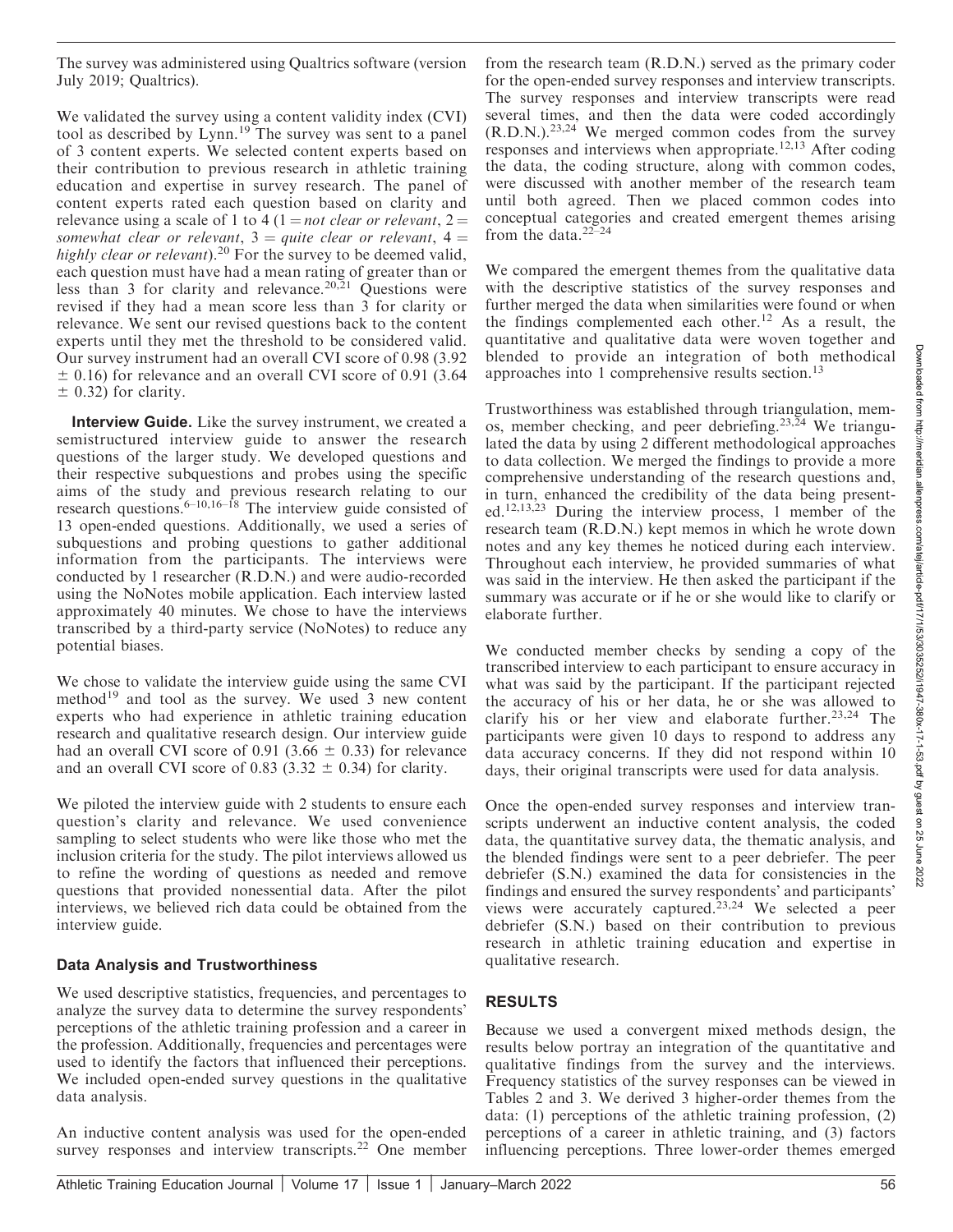Table 2. How Do You Perceive the Athletic Training Profession? (Select All That Apply)

| Perception                                          | No. $(%)^a$ |
|-----------------------------------------------------|-------------|
| Lack of awareness or appreciation for the           |             |
| profession                                          | 65 (81.3)   |
| Rewarding profession                                | 62 (77.5)   |
| Dynamic profession                                  | 53 (66.3)   |
| Profession people are passionate about and          |             |
| enjoy                                               | 52 (65)     |
| Team oriented work environment                      | 49 (61.3)   |
| Positive outlook for the profession (ie, optimistic |             |
| future)                                             | 38 (47.5)   |
| Supportive work environment                         | 30(37.5)    |
| Stepping-stone profession (ie, people use it to     |             |
| pursue another profession)                          | 20(25)      |
| Negative public perception of the profession        | 17(21.3)    |
| Prestigious profession                              | 7(8.8)      |
| Secluded work environment                           | 7(8.8)      |
| Other (write-in)                                    | 7(8.8)      |
| Negative work environment                           | 6(7.5)      |

<sup>a</sup> The total response percentage is greater than 100% due to respondents' ability to select multiple responses simultaneously.

from the higher-order theme perceptions of the athletic training profession: (1) lack of appreciation and awareness for the profession from others, (2) rewarding profession, and (3) dynamic profession. For the higher-order theme perceptions of a career in athletic training, 3 lower-order themes emerged: (1) low pay, (2) long hours and inconsistent schedule, and (3) inability to have work-life balance. The last higher-order theme factors influencing perceptions had 2 lower-order themes emerge: (1) educational experiences and (2) interactions with athletic trainers. Figure 2 depicts each higher-order theme and its lower-order themes along with the relationship each theme has with another. We gave the participants pseudonyms when presenting the qualitative data.

Table 3. How Do You Perceive Athletic Training as a Potential Career? (Select All That Apply)

| Perception                                   | No. $({\%})^a$ |
|----------------------------------------------|----------------|
| Low salary                                   | 68 (85)        |
| Inconsistent hours or schedules              | 68 (85)        |
| Inability to have work-life balance          | 46 (57.5)      |
| Potential for career advancement within the  |                |
| profession                                   | 36 (45)        |
| Marketability as a health care professional  | 34 (42.5)      |
| Inability to have a family                   | 31 (38.8)      |
| Potential for career advancement outside the |                |
| profession                                   | 19(23.8)       |
| Ability to have a family                     | 12(15)         |
| Ability to have work-life balance            | 11(13.8)       |
| Consistent hours or schedule                 | 8(10)          |
| Other (write-in)                             | 7(8.8)         |
| High salary                                  | 3(3.8)         |

<sup>a</sup> The total response percentage is greater than 100% due to respondents' ability to select multiple responses simultaneously.

Figure 2. Perceptions of the profession, a career in the profession, and factors influencing perceptions.



#### Perceptions of the Athletic Training Profession

Lack of Appreciation and Awareness for the Profession from Others. Eighty-one percent of the survey respondents selected lack of appreciation and awareness for the profession from others as a negative perception of the athletic training profession. Additionally, the most discussed negative aspect of the athletic training profession among our interview participants was the lack of appreciation and awareness for athletic training by the public and other health care professionals.

Our interview participants shared firsthand experiences of how the public does not fully understand the professional role of an athletic trainer. Rachael said, ''The biggest negative aspect of the profession is that people don't really understand what we do." She went on by saying:

Parents would pull their child out of the clinic and say they were going to see a real doctor or a real health care professional. That was a shocking moment for me because I'm working my butt off to become a health care professional, but that's something that happened often.

Aaron responded, ''You still meet people who have no idea what we do. I still meet people who think I'm a personal trainer when I explain to them what I do.'' Dana added:

I definitely feel like there are times where people still don't understand what we do. You say the word athletic trainer, and more often than not, they think I am the strength and conditioning coach for the team.

Many of our interview participants shared their beliefs that the athletic training profession was misunderstood by other health care professions as well. For example, Shawn said:

There is a lack of respect or just a lack of understanding about what we do within the broader health care community. I'm not sure if it's a lack of recognition or just a lack of respect, but either way, people just don't seem to know what we do.

Julie added, ''I've never met a physical therapist that didn't have something against me.'' Dana said:

Some of the physical therapists I have come across don't understand why we are needed, and they think they can do everything that we can do. That was really heard to hear that's how they felt, unfortunately.

Some interview participants shared stories of being misunderstood by other health care professional students during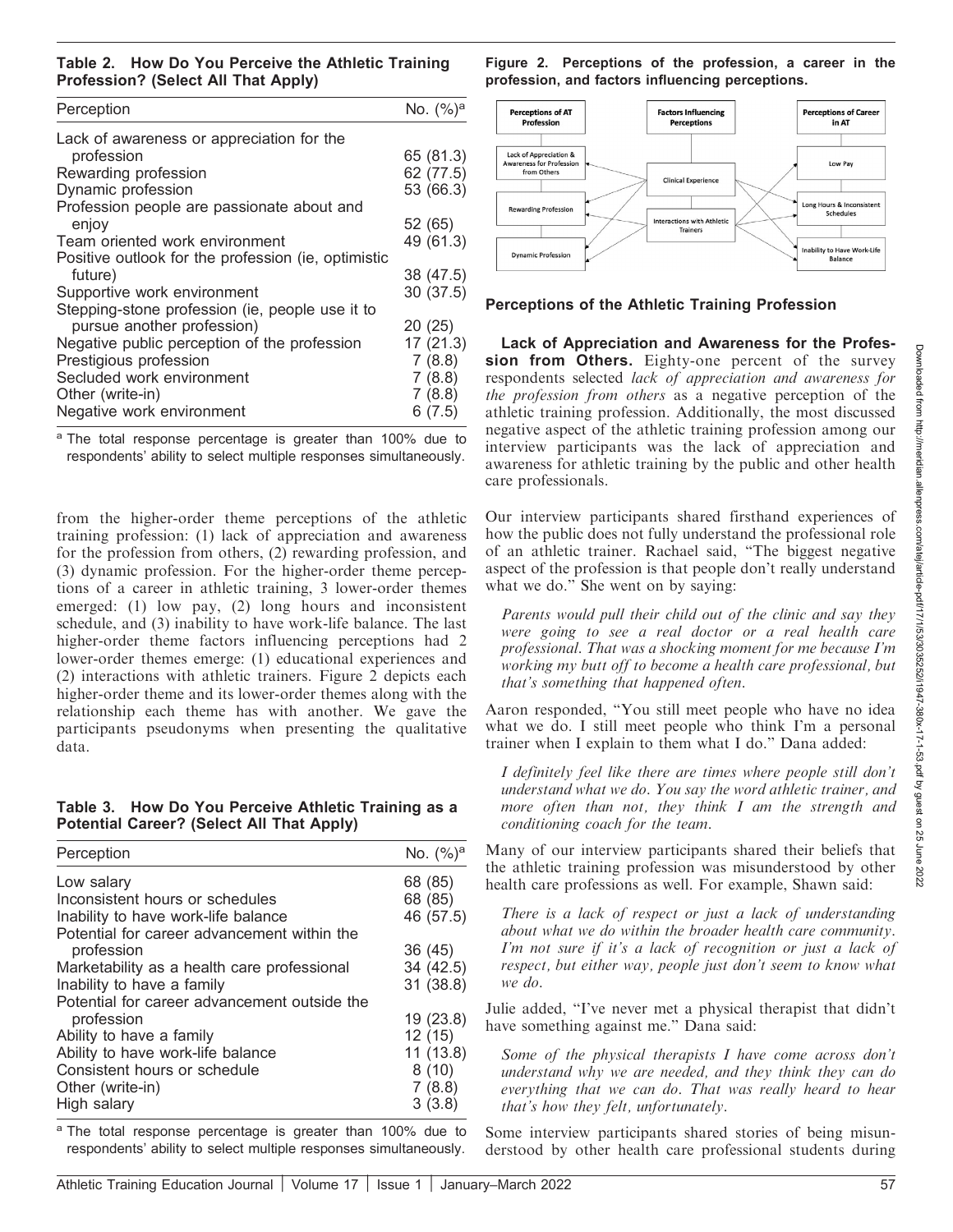Downloaded from http://meridian.allenpress.com/atej/article-pdf/17/1/53/3035252/i1947-380x-17-1-53.pdf by guest on 25 June 2022Downloaded from http://meridian.allenpress.com/atej/article-pdf/17/1/53/303522/1947-380x-17-1-53.pdf by guest on 25 June 2022

interprofessional educational experiences between programs. Rachael said:

We had a day where we could work with other health professional students. We would get a scenario, and you had to solve it with a pharmacist, a physical therapist, a nurse, and an occupational therapist. Then we sat down and had a roundtable discussion. Students in these fields had no idea what I did. They had no idea how I could contribute to the situation. So during our simulation, they didn't let me do anything because they didn't trust that I knew how to do anything. And it was shocking like, wow, even people who are growing up in this generation, who have been athletes and maybe had an athletic trainer have no idea what I can do.

Corroborating this, Denise added:

There were so many times where my peers and I would go to our interprofessional education day with nursing students, pharmacy students, respiratory therapy students, and physician assistant students, and none of those people knew what athletic trainers could do.

Shawn said:

One day we had a crossover class with the physical therapy students, and I had to spend the entire class explaining to the physical therapy students what exactly our scope of practice is and none of them knew.

These experiences only furthered their perception that there was a lack of appreciation and awareness of athletic training from other health care professionals.

Rewarding Profession. Seventy-seven percent of the survey respondents selected *rewarding profession* as a positive perception of the athletic training profession. In the interviews, the participants elaborated on what makes the profession rewarding by saying it was due to the ability to build relationships and make a difference in people's lives. Many of our participants described the ability to build relationships as one of the most rewarding aspects of the athletic training profession. For example, Shawn said, ''The relationships you build, that is hands down one of the best parts of this profession.'' Corroborating this, Julie responded:

You don't get a thank you every day, but you get those moments, and you get those connections with people that I don't think any other health profession really gets to make. I see these people every single day. I'm there for the victories. I'm there for their failures. I cry with them, and I laugh with them. I'm part of their life. I ask them about their families, and I know their normal behavior. There's no other health profession where you're going to see your patients enough that you become their family, and that's a huge, huge benefit.

Kristen said:

You get to talk to your patients while doing your evaluation and get to know them a little bit. . . Even when you're doing rehab, you get to talk to them and chat about their day. You get to know them and also make them feel better. I think that's the coolest part.

Along with building relationships, the ability to make a difference in the lives of their patients and student-athletes was another rewarding aspect of the athletic training profession. Supporting this, Kristen said:

I think the most rewarding part of athletic training is seeing an athlete or someone get back to what they love doing. They had an injury that took them away from their sport, and then they were able to get back and play. That is super awesome and super fun to see.

Denise responded:

Seeing people healthy and happy is really exciting. In postoperative rehab, you get to see someone go from not being able to do anything, not even walking, to finally getting them back to be their amazing, glorious self.

Shawn specifically spoke about athletic training in the high school setting by saying:

I kind of get to help raise these young men and women. I get to help injured students and instill a work ethic in them, maybe help them with general manners. Maybe I can prevent something and help a student keep their grades up so they can continue playing. Whatever it is, I get to help with the growth of these young men and women who are in my care, and I think that's a pretty remarkable thing.

Dynamic Profession. Sixty-six percent of the survey respondents selected dynamic profession as a positive perception of the athletic training profession. Our interview participants also spoke of athletic training's dynamism when asked to describe their perceptions of the profession. For example, Denise said:

[Athletic training] can build into a lot of different careers, and it's kind of whatever you want to do. There's the traditional route where you work at a high school, university, or professional setting. . . then there's an industrial career. There are physician extenders [sic]. You can do so many things with it. . . my teachers were talking about athletic trainers working in law enforcement and military.

Kristen responded:

[Athletic training] is not just confined to university and high school sports teams anymore. We have people working with the fire department and working in physical therapy clinics. I think that's really cool because you have 2 people who are athletic trainers but do 2 really different things in 2 really different settings.

Sarah added, ''You can put an athletic trainer anywhere. You can put an athletic trainer in a clinic, in any type of rehabilitation center, in an emergency setting, and they're going to be useful.'' The survey respondents mimicked these perceptions, as 42.5% of them indicated that marketability as a health care professional was a positive perception of the profession.

Additionally, multiple interview participants indicated the profession's dynamism was one of the main attractors to them choosing to pursue a degree in athletic training. Shawn said, ''A variety of roles in a medical setting really attracted me. You're not doing the same thing every day.'' Aaron responded:

My main desire came from the freedom you get working with patients in an athletic training setting. A lot of health care providers work on an insurance-based system, and they are very limited in what they can and cannot do for their patients.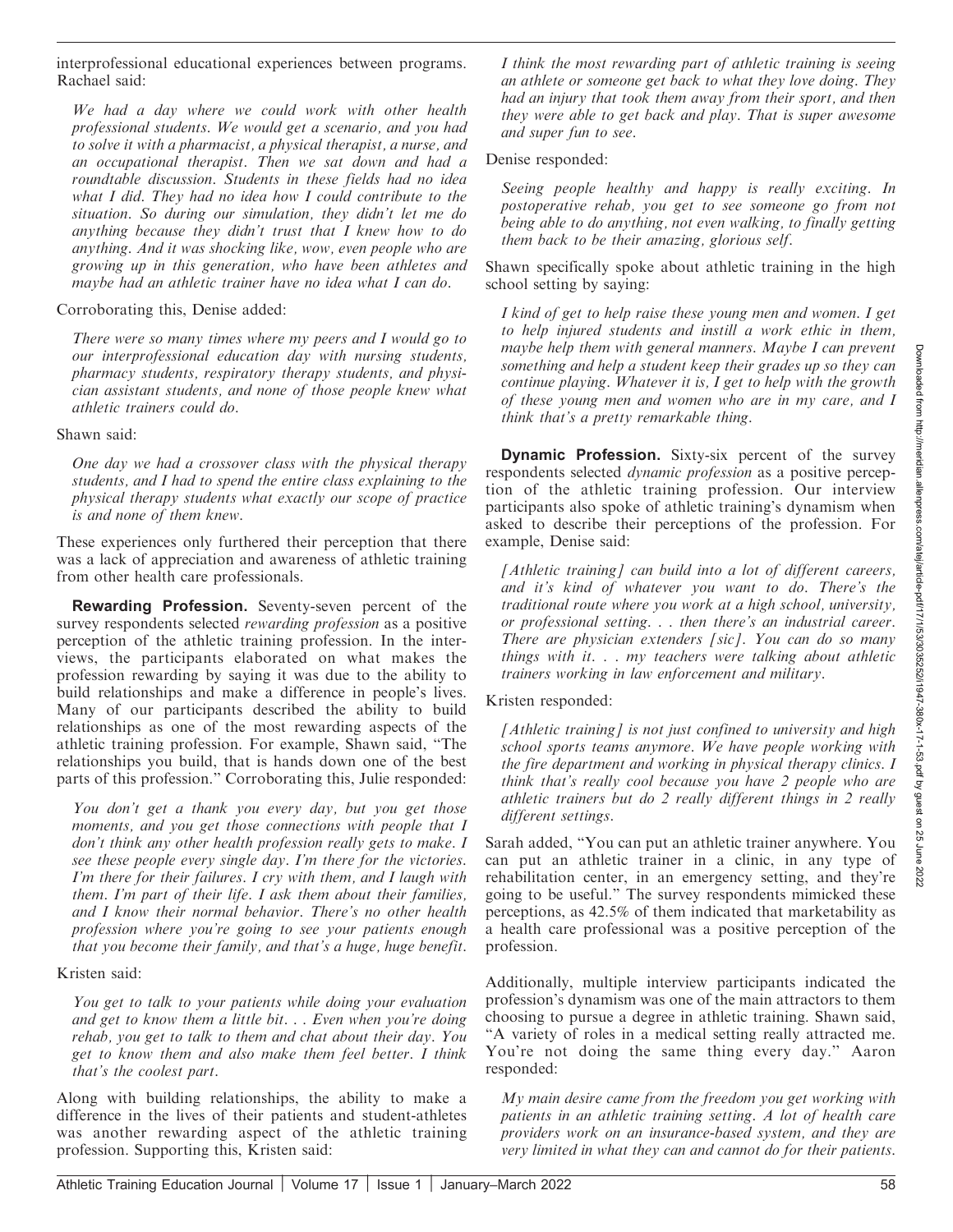I realized many athletic training settings weren't insurancebased and had a lot more freedom to do what they thought was best for the athlete/patient.

Kelsey added, ''It sounded like athletic training was the perfect hybrid of patient care with the rehab component that you typically associate with physical therapy.''

#### Perceptions of a Career in Athletic Training

Low Pay. Eighty-five percent of the survey respondents selected low pay as a negative perception of a career in athletic training. Aaron, an interview participant, elaborated on low pay by saying:

We're moving into the entry-level master's [sic] where people coming out of a master's program don't want to do a fellowship and get paid \$20,000 to \$25,000 because they already have a bunch of student loan debt.

Rachael shared similar thoughts, saying:

The biggest challenge of having a career in athletic training is that people are now coming out with their master's degrees, which takes more money to get, but then to start out your career, you are left having to take an internship or a residency that is not paying enough money to take a dent out of your loans or pay for your life. So I feel like that's the one thing about a career in athletic training that is worrisome. You can never get your feet underneath you financially in order to continue that career.

Rachael then followed her previous comments by saying, ''People who graduated before me continue to struggle with their finances. It's just hard to see that.'' Sarah shared a story of witnessing her preceptor struggle financially. She said:

She wasn't a full-time associate athletic trainer, so she was paid hourly. I knew her salary was so low that she had to supplement income by cleaning houses. So that kind of career isn't something that is optimal for a student, especially when you're looking at spending another \$50,000 for graduate school to get a master's degree.

Long Hours and Inconsistent Schedules. Eighty-five percent of the survey respondents selected long hours and inconsistent schedules as a negative perception of a career in athletic training. The interview participants had similar perceptions and often discussed the long hours and inconsistent schedules as one of the most significant negatives of the profession. Kristen said, ''The hours can definitely be a negative because you don't get that typical 9 to 5 job. That doesn't happen with this profession, and you have to be okay with that if you are going into it." Julie said, "When athletes are practicing, you got to be there. You don't have standard office hours, and you're just expected to be on call 24/7.'' Aaron suggested, to avoid burnout, one must be passionate about his or her job due to the hour requirements. He said:

I had previously talked about how easy it is to burn out. I think that working in professional sports, big schools, and even high schools that you will work really long hours. A lot of the times you're getting paid salary, so you're working an 80 hour week or a 60-hour week, but you're getting paid for 40 hours. Unless you're truly passionate about what you do, a lot of the times, the long hours or repetitive motions or situations

that you go through can get boring and stale. I think people can easily get tired of that.

Kelsey suggested legislative efforts are needed to correct the long hours and inconsistent schedules faced by athletic trainers by saying, ''You're going to be working long and odd hours for the rest of your life for less (money) than you probably deserve. I think that's something that legislation wise we need to work on.''

Inability to Have Work-Life Balance. Fifty-seven percent of the survey respondents selected the inability to have worklife balance as a negative perception of a career in athletic training. Those who were interviewed described that the inability to have work-life balance was because athletic trainers have long hours and inconsistent schedules. Rachael believed the inability to have work-life balance was due to an athletic trainer's role in the athletics department. She said, ''I think it's a negative that athletic trainers are at the will of the coaches and athletic department. We're just another piece of their puzzle, and so many other people control our schedules.'' Kristen said:

An athlete can call their athletic trainer on a Sunday night asking about their knee. It's not just the time they are in the clinic providing care. They are sometimes getting calls from athletes outside of what they are actually getting paid for.

Natalie said, ''I would eventually like to get married, have a family, and have a more stable work schedule. Athletic training, 90% of the time, doesn't allow for that.'' Julie said:

In college football, it didn't matter if it was 2:00 in the morning. You'd have athletes calling you. There's an expectation that, when they [athletes] need you, you're supposed to be there 100% of the time, and there's a lot of sacrificed work-life balance.

## Factors Influencing Perceptions

Clinical Experiences. Our participants' clinical experiences influenced some of their positive and negative perceptions of the athletic training profession. Their clinical experiences allowed them to see the profession as rewarding and dynamic. Many were able to observe the strong bonds their preceptors had with their student-athletes and the impact they had on their lives. In fact, some of our participants were able to build strong relationships with the student-athletes themselves. Additionally, our survey respondents indicated that the ''variety of clinical rotations'' they had during their professional master's ATP played a major role in the way they viewed the profession as dynamic. However, their clinical experiences also influenced their negative perceptions of the profession. During clinical rotations, our participants saw the general lack of appreciation and awareness for the profession from the public and other health care professionals. These interactions appeared to have a lasting impact on our participants, as it was the most frequently selected perception of the athletic training profession.

Some of our participants' negative perceptions of a career in athletic training were influenced by clinical experiences as well. Their clinical rotations allowed them to see the long hours and inconsistent schedules many athletic trainers face in clinical practice along with the inability for athletic trainers to have work-life balance. For example, 1 survey respondent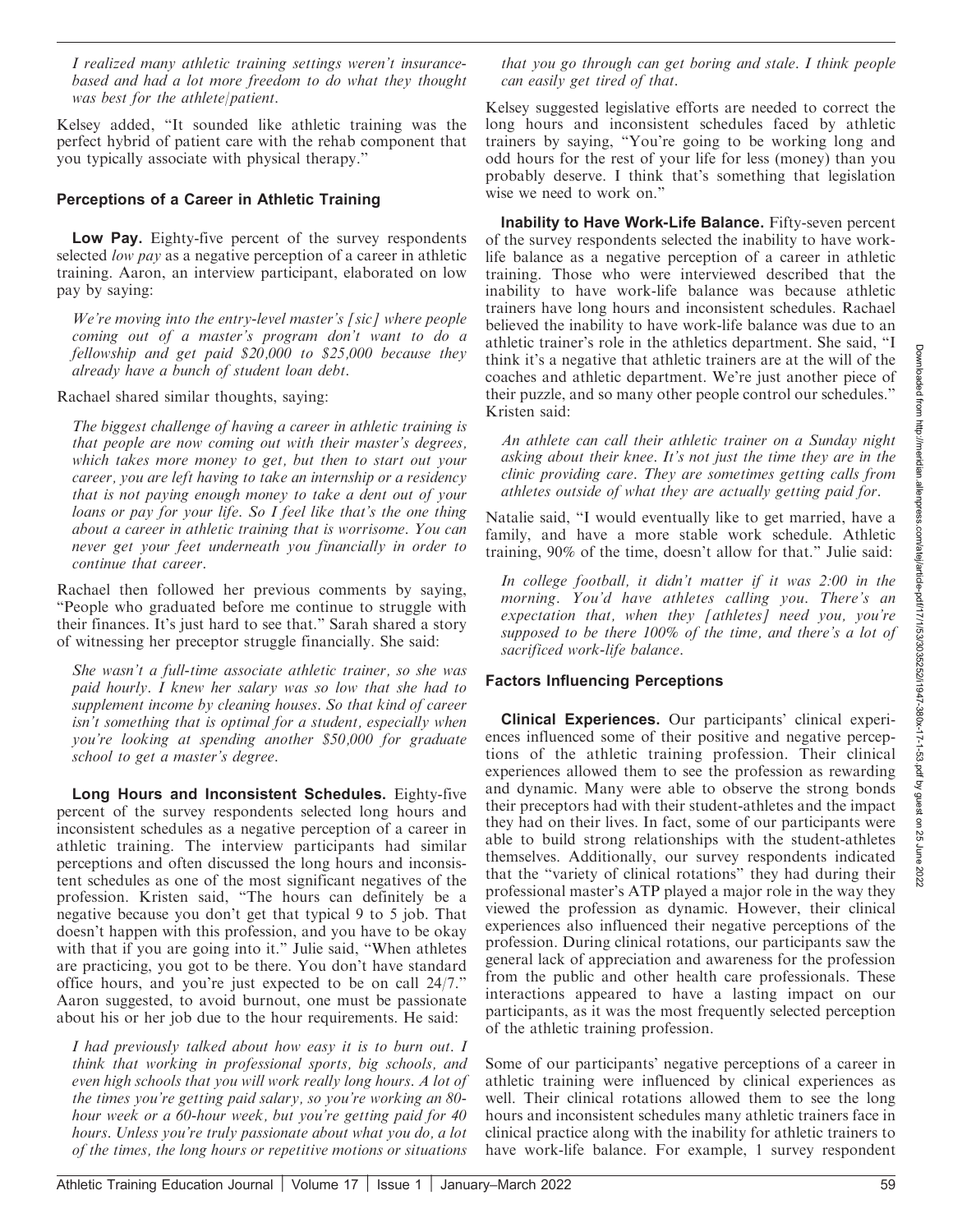said, ''Clinical experiences showed me you have to make an effort to have a life outside of work. We work long hours, and compared to other health care professions, we are not paid well.'' Another survey respondent said, ''In clinic, our game and practice schedules are always changing with little notice. We must work weekends and [our] hours jump all over the place.''

Interactions with Athletic Trainers. Interactions with athletic trainers influenced our participants' positive perceptions of the athletic training profession. For example, 1 survey respondent said, ''Listening to other athletic trainers describe the profession or talk about their job shaped my perceptions of the profession.'' Another survey respondent said, ''The biggest factors [for the development of my perceptions] were the athletic trainers that I worked with while I was a student.'' A third survey respondent said, ''Hearing about the experiences from other athletic trainers was probably the most influential factor.''

However, we found that interactions with athletic trainers also contributed to their negative perceptions of a career in athletic training including low pay, long hours and inconsistent schedules, and the inability to have work-life balance. For example, a survey respondent said, ''Hearing about experiences from other athletic trainers shaped my perceptions of the [long] hours and [low] salary.'' Some of our participants had preceptors who discussed the difficulty of obtaining a high salary as an athletic trainer. Other participants saw their preceptors struggle with long hours and inconsistent schedules. One survey respondent said, ''As a student, I saw some athletic trainers who were responsible for covering everything for their high school and were not given the option of having someone else cover an event.'' Some of the struggles their preceptors encountered negatively influenced our participants' perceptions of a career in athletic training.

## **DISCUSSION**

The purpose of this study was to examine second-year professional master's students' perceptions of the athletic training profession, a career in the profession, and identify the factors that influenced their perceptions. In this study, we sought to expand on the current literature examining athletic training students' perceptions of the athletic training profession and its implications on their career intentions. Previous researchers<sup>6-10</sup> have primarily focused on professional bachelor's athletic training students, whereas in this study, we specifically examined second-year professional master's athletic training students. Our findings revealed that second-year professional master's athletic training students have both positive and negative perceptions of the athletic training profession and a career in the profession. These perceptions were primarily influenced by clinical experiences and interactions with athletic trainers.

## Perceptions of the Athletic Training Profession

Consistent with previous research on professional bachelor's athletic training students, $7-9$  second-year professional master's athletic training students view the lack of appreciation and awareness for the profession from others as a negative perception of the athletic training profession. The participants in our study described the lack of appreciation and awareness

of the profession stemming from the public and other health care professionals. They described how the public had a misconception of the roles and responsibilities of an athletic trainer and often confused athletic trainers with personal trainers. Additionally, our participants described how the lack of awareness of athletic training from the public gave them the desire to promote the profession and increase awareness of the profession. In fact, many of them believed promoting the profession was part of their core responsibilities as athletic trainers. Since one of the new core competencies in the 2020 CAATE standards $25$  is advocacy for the profession, professional master's ATPs should prepare students to promote the profession once they transition to professional practice. Early exposure to importance of advocacy may help students better navigate opportunities to educate the public about athletic training.

What may be surprising is that, even though athletic training is becoming more established in the medical community, there is still is a lack of appreciation and awareness for the profession from other health care professionals. Our participants described interactions with other health care professionals such as physicians, physical therapists, and physician assistants that highlighted this lack of appreciation for athletic trainers. Additionally, they reported negative interactions with students from other health care professions during interprofessional education opportunities. While our participants viewed these anticipatory socialization experiences as negative, they were still significant because they increased the awareness and appreciation for the athletic training profession to health care students who may not have been exposed to athletic training otherwise. It is important to note that other scholars<sup>26,27</sup> have found that interprofessional education can lead to positive interactions with other health care students as well as the development of positive perceptions toward other health care professions when done well. Perhaps one area of focus should be to educate students on the potential benefits of interprofessional education and the need to collaborate with students from other health care professions to solve complex health care problems. This is an area that will undoubtably be expanded upon in the future due to the new CAATE standards.25 In fact, professional master's ATPs should integrate more interprofessional education opportunities into their curriculum to help bridge the gap seen by our participants between athletic trainers and other health care professions.

The perception that athletic training is a rewarding profession has not previously emerged in athletic training education research but is commonly seen in nursing education research.28–36 Our participants believed athletic training was a rewarding profession because of the ability to make a difference in their patients' lives and the ability to build relationships with their patients. The desire to make a difference in the lives of patients is a perception that is shared by many nursing students.28–36 In nursing education literature, it is believed that this perception stems from a student's past personal experience of being taken care of by a nurse or an experience of a student taking caring of a loved one while they were sick. Because of this, nursing students often view nursing as a very rewarding career and a caring and nurturing profession.28,30 Unique to the athletic training profession is the ability to build strong relationships with patients. The participants in our study discussed how athletic trainers can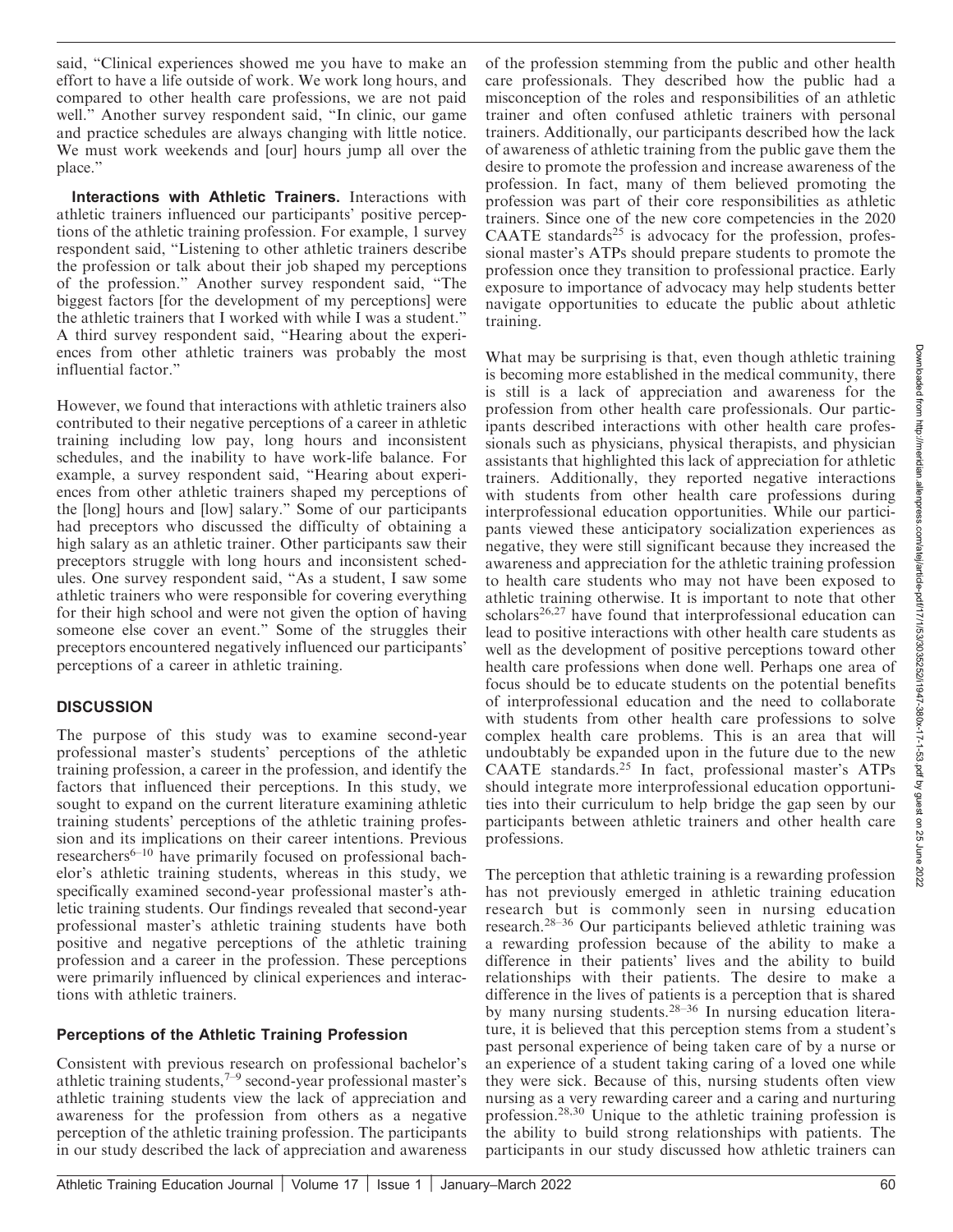build strong relationships with their athletes because they interact with them daily. Our participants believed watching an athlete return to play after a long rehabilitation process to be the most rewarding aspect of athletic training.

Like previous research, $7-9$  our participants viewed the dynamic nature of the profession as a positive perception. The participants in our study defined the dynamic nature of the profession as the ability to serve in a variety of roles across health care settings. Additionally, they believed athletic trainers have a broad scope of practice that provides versatility during patient care and makes every day in athletic training practice unique. Their perceptions are consistent with those of their professional bachelor counterparts. Authors of multiple studies<sup> $7-9$ </sup> have shown the dynamic nature of the profession and the marketability of an athletic trainer as positive perceptions of the profession and influential factors for persistence in the profession. When discussing the dynamic nature of the profession, our participants spoke of emerging settings in athletic training practice. They viewed the growth in emerging settings like industrial, performing arts, and military as a positive aspect of the profession. They were attracted to job opportunities in emerging settings that allow them practice outside of traditional employment settings (eg, high school, college, professional sports) and with different patient populations.

## Perceptions of a Career in Athletic Training

When asked about a career in athletic training, the participants in this study mentioned negative perceptions more often than positive perceptions. Low pay, long and inconsistent hours, and inability to have work-life balance were the 3 most discussed negative perceptions of a career in athletic training. Unfortunately, both professional bachelor's and postprofessional athletic training students hold these negative perceptions as well.7,9,14 According to Benes and Mazerolle, $\frac{7}{7}$  though professional bachelor's athletic training students recognize the negative aspects of a career in athletic training, the positive aspects appear to have a more significant impact on them. Similarly, the interview participants in our study believed the positives of athletic training outweighed the negatives. In fact, all our interview participants intended to persist in athletic training to some degree after graduation. However, postprofessional athletic training students tended to depart from the profession entirely due to the negative aspects of a career in athletic training.<sup>14</sup> This may be because postprofessional students are immersed in the athletic training workforce as graduate assistants. Therefore, they could be experiencing the hardships of a career in athletic training more directly than professional program students would through clinical rotations.

There is hope for optimism, as the negative perceptions of a career in athletic training do not seem to affect students enrolled in professional programs the same way as postprofessional students. However, the findings of our study should cause some concern, as professional master's athletic training students most associated a career in athletic training with negative perceptions. This only further supports the importance of adequately socializing students into the profession during their profession education programs. According to Mazerolle et al,  $9$  early socialization into the profession is key to the development of positive perceptions of the profession

and improving career retention rates after graduation. Athletic training educators should facilitate socialization into the profession by providing students with realistic expectations of positives and negatives associated with a career in athletic training. Additionally, they should guide students as they make career decisions and explore employment settings within and outside of the profession. Perhaps professional master's ATPs should make more desirable working conditions an area of focus when discussing advocacy for the profession with their students. This could help improve longterm career retention rates in the profession if this becomes the forefront of advocacy efforts.

## Factors Influencing Perceptions

Our participants developed positive and negative perceptions of the athletic training profession and a career in the profession through clinical experiences and interactions with athletic trainers. It appears that these influential factors gave them a realistic understanding of athletic training and a career in the profession. Additionally, these socialization agents showed our participants that the positives of athletic training can outweigh the negatives and encouraged them to enter the profession after graduation.

Our findings are supported by previous research<sup> $7-9$ </sup> and suggest that second-year professional master's athletic training students need positive clinical experiences and strong faculty and preceptor support to develop positive perceptions of the profession and a career in the profession. In fact, athletic training students are socialized best into the profession after having strong clinical education experiences and undergoing some form of mentorship by their clinical preceptors.<sup>33</sup> Therefore, finding quality clinical sites that have positive and healthy work environments and employ preceptors who advocate for the profession and model healthy behaviors in the workplace are critical to the development of athletic training students. Clinical education coordinators should search for clinical sites with qualities like the ones listed above to ensure students are adequately socialized into the profession. It is important that professional master's ATPs provide clinical sites and preceptors with the skills and knowledge necessary to provide quality clinical education experiences for their students. Therefore, clinical education coordinators should train clinical preceptors how to model these socializing behaviors and maintain healthy work environments during annual preceptor training.

## LIMITATIONS AND FUTURE RESEARCH

Our participants were a small sample of all second-year professional master's athletic training students. Although 2 sampling methods were used to obtain survey responses, our response rate was estimated to be 16.2%. Though we had a diverse population from across the country (Table 1), a larger sample would have provided more robust evidence of secondyear professional master's athletic training students' perceptions of the athletic training profession and a career in the profession. Additionally, 82% of our survey respondents were female, which is 20% higher than the female-to-male ratio, according to the 2017–2018 CAATE Analytic Report.37 A sample that better represents the gender ratio in professional master's ATPs could further strengthen the findings.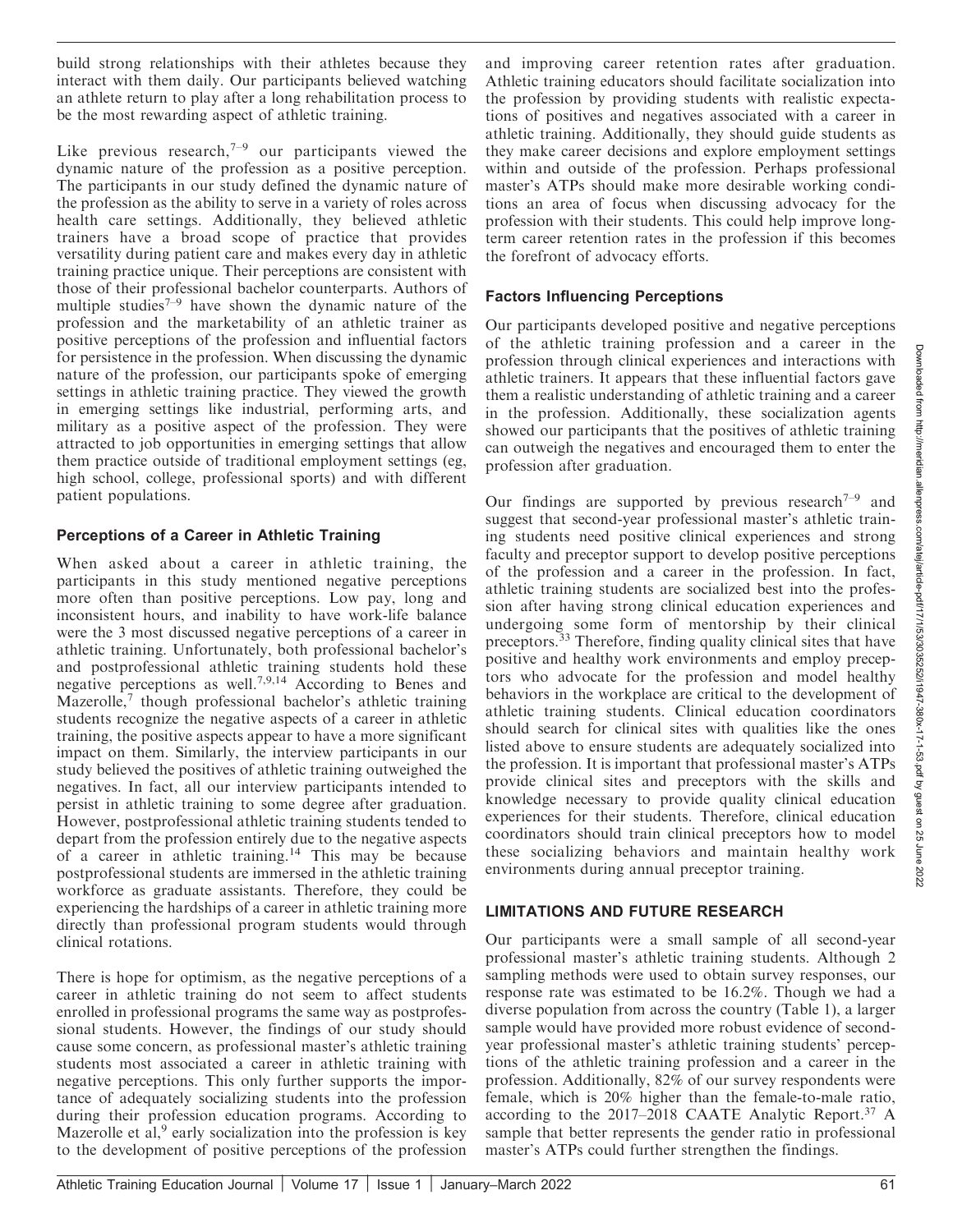Future researchers should examine the influential factors contributing to students pursuing a professional master's program, as they are likely to be different from prospective high school students looking to enroll in a professional bachelor's program. Secondly, additional research is needed to explore the differences in perceptions between genders or those who identify as LBTQ+. Lastly, future researchers should investigate how perceptions of the profession and a career in the profession mature as graduates from professional master's programs undergo organizational socialization in their professional work settings.

#### **CONCLUSIONS**

The results of our study suggest that second-year professional master's athletic training students have similar perceptions of the athletic training profession and a career in the profession as professional bachelor's athletic training students.<sup>6-10</sup> However, a new perception emerged from our findings that has yet to be seen in the literature. Our participants viewed the athletic training profession as rewarding because of an athletic trainer's ability to build relationships with their athletes and make a difference in their lives.

We found that clinical experiences and interactions with athletic trainers were the 2 factors that contributed to the development of our participants' perceptions. Additionally, it is evident that these factors heavily influence the anticipatory socialization process of second-year professional master's athletic training students. Therefore, professional master's ATPs should offer robust clinical experiences that model a healthy and positive work environment. Additionally, these programs need to ensure that their clinical preceptors can model socializing behaviors and are willing to mentor their students.

## REFERENCES

- 1. Merton RK, Reader G, Kendall PL, eds. The Student Physician: Introductory Studies in the Sociology of Medical Education. Harvard University Press; 1957:xii, 360.
- 2. Cohen HA. The Nurse's Quest for Professional Identity. Boston, MA: Addison-Wesley Publishing Co; 1981.
- 3. Pitney WA, Ilsley P, Rintala J. The professional socialization of certified athletic trainers in the National Collegiate Athletic Association Division I context. J Athl Train. 2002;37(1):63-70.
- 4. Pitney WA. The professional socialization of certified athletic trainers in high school settings: a grounded theory investigation. J Athl Train. 2002;37(3):286–292.
- 5. Klossner J. The role of legitimation in the professional socialization of second-year undergraduate athletic training students. J Athl Train. 2008;43(4):379–385. doi:10.4085/1062- 6050-43.4.379
- 6. Mazerolle SM, Benes SS. Factors influencing senior athletic training students' preparedness to enter the workforce. Athl Train Educ J. 2014;9(1):5–11. doi:10.4085/09015
- 7. Benes SS, Mazerolle SM. Factors influencing athletic training students' perceptions of the athletic training profession and career choice. Athl Train Educ J. 2014;9(3):104–112. doi:10.4085/ 0903104
- 8. Mazerolle SM, Dawson A, Lazar R. Career intentions of female athletic training students. Int J Athl Ther Train. 2012;17(6):19– 22. doi:10.1123/ijatt.17.6.19
- 9. Mazerolle SM, Gavin KE, Pitney WA, Casa DJ, Burton L. Undergraduate athletic training students' influences on career decisions after graduation. J Athl Train. 2012;47(6):679–693. doi:10.4085/1062-6050-47.5.16
- 10. Neibert P, Huot C, Sexton P. Career decisions of senior athletic training students and recent graduates of accredited athletic training education programs. Athl Train Educ J. 2010;5(3):101– 108. doi:10.4085/1947-380X-5.3.101
- 11. Strategic Alliance degree statement. Strategic Alliance Web site. https://atstrategicalliance.org/strategic-alliance-degreestatement. Published May 20, 2015. Accessed July 22, 2021.
- 12. Creswell JW. A Concise Introduction to Mixed Methods Research. Sage Publications; 2014.
- 13. Curry L, Nunez-Smith M. Mixed Methods in Health Sciences Research: A Practical Primer. Sage Publications; 2014.
- 14. Bowman TG, Mazerolle SM, Pitney WA, Dodge TM, Hertel J. Student-retention and career-placement rates between bachelor's and master's degree professional athletic training programs. J Athl Train. 2015;50(9):952–957. doi:10.4085/1062-6050-50.7.06
- 15. Ostrowski JL, Marshall B. Master's level professional athletic training programs: program characteristics, graduation requirements, and outcome measures. Athl Train Educ J. 2015;10(1):25– 31. doi:10.4085/100125
- 16. Mensch J, Mitchell M. Choosing a career in athletic training: exploring the perceptions of potential recruits. *J Athl Train.* 2008;43(1):70–79. doi:10.4085/1062-6050-43.1.70
- 17. Bowman TG, Mazerolle SM, Goodman A. Career commitment of postprofessional athletic training program graduates. J Athl Train. 2015;50(4):426–431. doi:10.4085/1062-6050-49.3.69
- 18. Mazerolle S, Eason CM, Clines S. Influences on graduate assistant athletic trainers' career intentions and career goals. Int J Athl Ther Train. 2016;21(4):34–44. doi:10.1123/ijatt.2015-0076
- 19. Lynn MR. Determination and quantification of content validity. Nurs Res. 1986;35(6):382–395.
- 20. Polit DF, Beck CT. The content validity index: are you sure you know what's being reported? critique and recommendations. Res Nurs Health. 2006;29(5):489–497. doi:10.1002/nur.20147
- 21. Davis LL. Instrument review: getting the most from a panel of experts. Appl Nurs Res. 1992;5(4):194–197. doi:10.1016/S0897- 1897(05)80008-4
- 22. Thomas DR. A general inductive approach for analyzing qualitative evaluation data. Am J Eval. 2006;27(2):237-246. doi:10.1177/1098214005283748
- 23. Pitney WA, Parker J. Qualitative Research in Physical Activity and the Health Professions. Human Kinetics; 2009.
- 24. Creswell JW, Poth CN. Qualitative Inquiry and Research Design: Choosing Among Five Approaches. 4th ed. Sage Publications; 2017.
- 25. Pursuing and maintaining accreditation of professional programs in athletic training: implementation and guide to the CAATE 2020 professional standards. Commission on Accreditation of Athletic Training Education Web site. https://caate.net/wpcontent/uploads/2021/01/Pursuing-Maintaining-and-Guide-to-2020-Standards-FInal\_approved-Dec-2020.pdf. Accessed June 11, 2021.
- 26. Goddell-Fields S, Rose A, Visker JD, Boyd MD, Cox C, Forsyth E. Undergraduate health professions students' perceptions of athletic training students before and after an interprofessional case study program. J Interprof Care. 2020. doi:10.1080/ 13561820.2020.1808600

Downloaded from http://meridian

allenpress